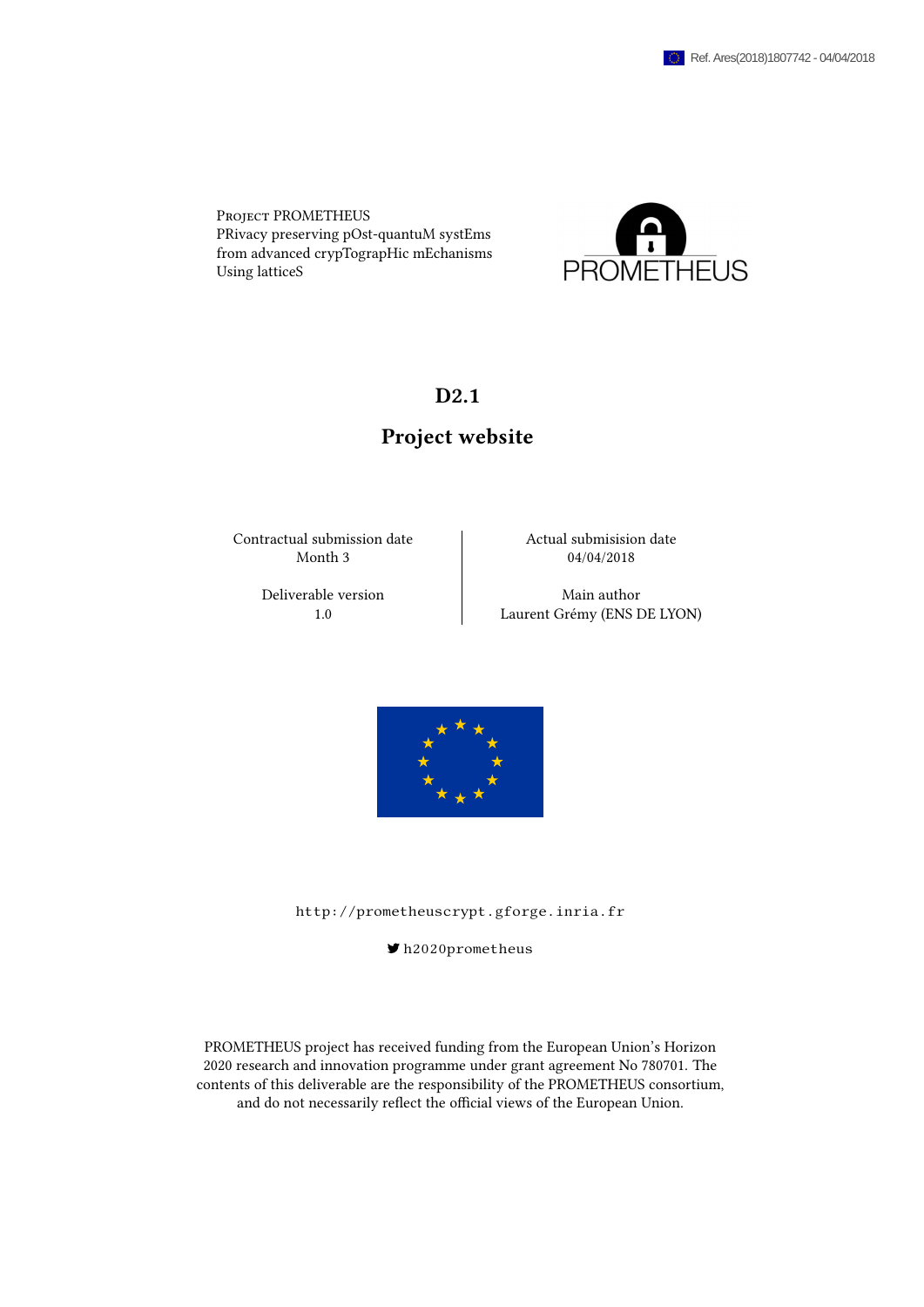## Document information

| Grant agreement no.   | 780701                                                     |
|-----------------------|------------------------------------------------------------|
| Project acronym       | <b>PROMETHEUS</b>                                          |
| Project full title    | PRivacy preserving pOst-quantuM systEms from advanced      |
|                       | crypTograpHic mEchanisms Using latticeS                    |
| Type of action        | Research and Innovation Action (RIA)                       |
| Topic                 | H2020-DS-06-2017-Cybersecurity PPP: Cryptography           |
| Project dates         | 1st January 2018 (Month 1) / 31st December 2021 (Month 48) |
| Duration              | 48 months                                                  |
| Project URL           | http://prometheuscrypt.gforge.inria.fr                     |
| EU Project Officer    | Carmen Ifrim                                               |
| Work package          | WP2 - Dissemination, standardisation and exploitation      |
| Deliverable title     | Project website                                            |
| Deliverable no.       | D2.1                                                       |
| Deliverable version   | 1.0                                                        |
| Deliverable filename  | PROMETHEUS-780701_D2.1.pdf                                 |
| Nature of deliverable | Website                                                    |
| Dissemination level   | Public                                                     |
| Number of pages       | 5                                                          |
| Responsible partner   | ENS DE LYON (participant number 1)                         |
| Author                | Laurent Grémy (ENS DE LYON)                                |
|                       |                                                            |

Abstract. The website of PROMETHEUS is the main communication medium of the project, and will collect all the dissemination activities. It will inform about goals, activities, results and evolutions of the project and related topics.

Even if the Dissemination Manager, the Project Coordinator and the Project Manager will be greatly involved in the maintenance and updates of the website, all the partners will be able to modify and improve the website.

Keywords: Website, blog, dissemination.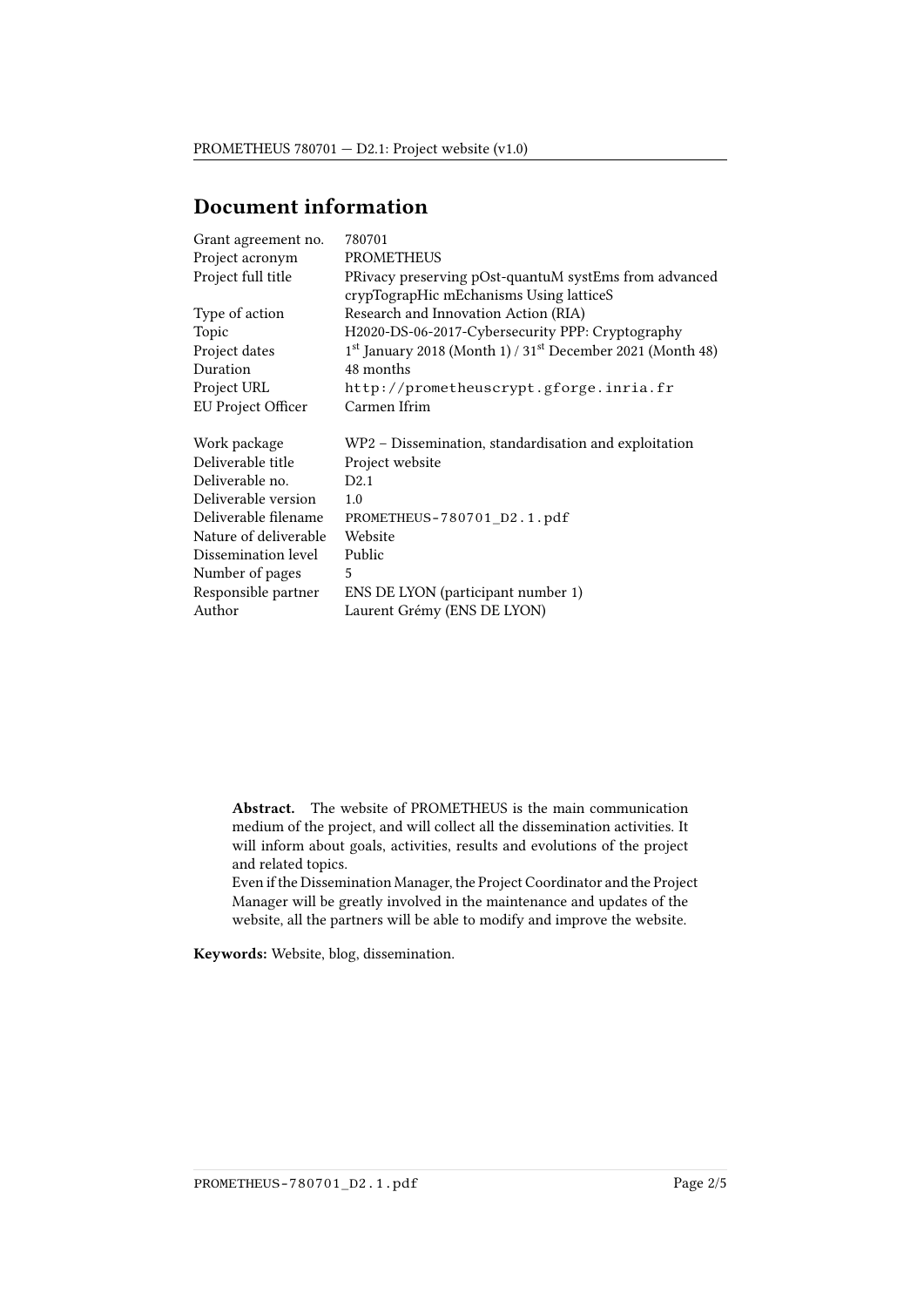# Signatures

| Written by  | Laurent Grémy                              | <b>ENS DE LYON</b> | 04/04/2018 |
|-------------|--------------------------------------------|--------------------|------------|
| Reviewed by | Adeline Roux-Langlois                      | UR <sub>1</sub>    | 30/03/2018 |
| Approved by | Benoît Libert<br>as Project coordinator    | <b>ENS DE LYON</b> | 04/04/2018 |
| Approved by | Sébastien Canard<br>as Work package leader | ORANGE SA          | 30/03/2018 |

# Partners

| ENS de Lyon                                          |
|------------------------------------------------------|
| Orange SA                                            |
| Stiching Centrum Voor Wiskunde En Informatica        |
| <b>IBM Research - Zurich</b>                         |
| Royal Holloway, University of London                 |
| Ruhr-Universität Bochum                              |
| Scytl Secure Electronic Voting, S.A.                 |
| Thales Communications & Security S.A.S.              |
| TNO                                                  |
| Universitat Politècnica de Catalunya · BarcelonaTech |
| Université de Rennes 1                               |
| Weizmann Institute of Science                        |
|                                                      |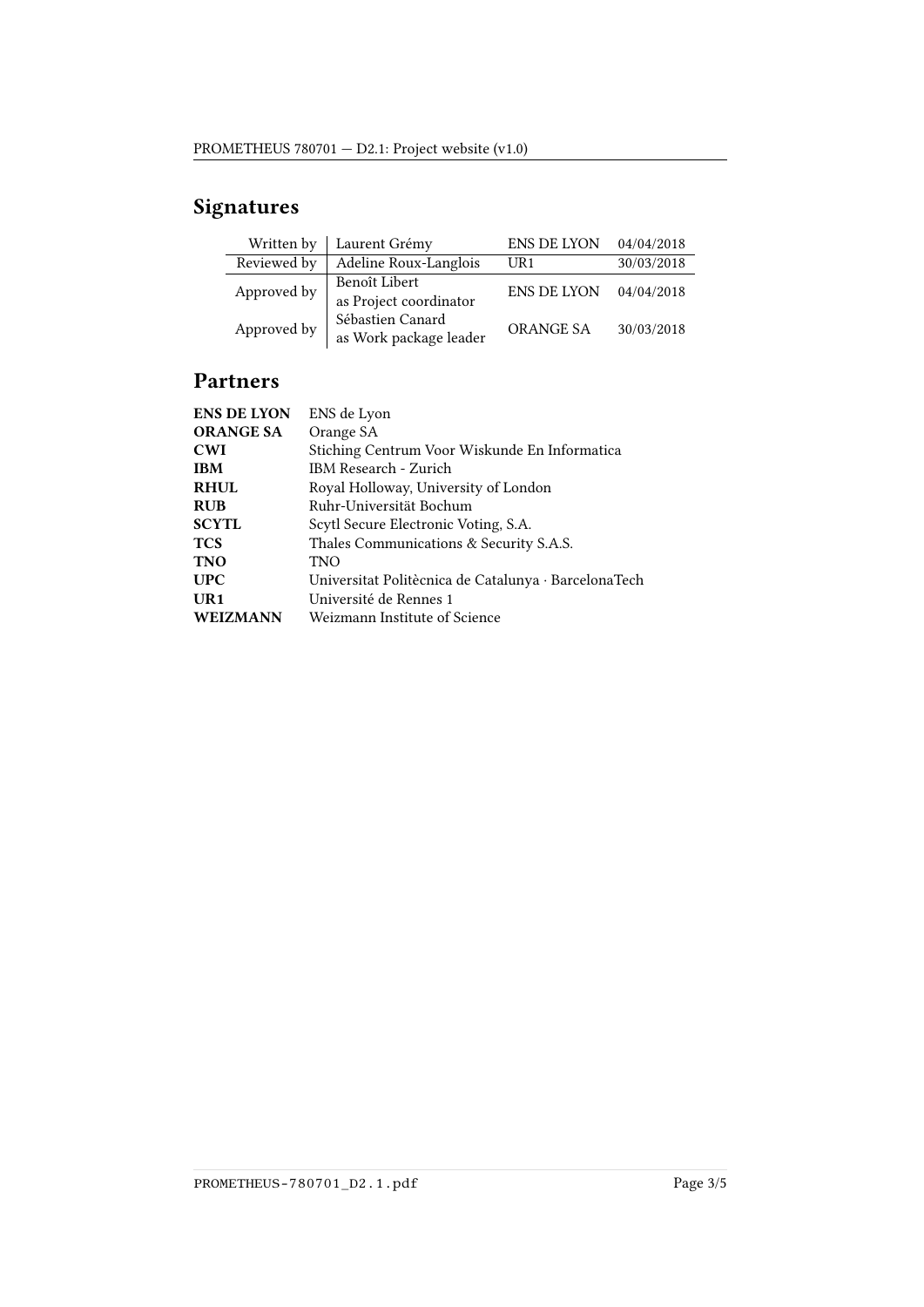#### 1 Objectives

The website of PROMETHEUS is one of the major medium of visibility of the project on the web. It will be reachable during seven years (the four years of the duration of the project and three years after the end of the project).

As the figurehead of the web representation of PROMETHEUS, the website will host all the public communications of the project. It will make available all publications, conference papers as well as blog posts, policy briefs, white papers, links to piloting platforms and public deliverables. We will publish regularly blog posts describing recent developments within the project or in the field of open government, participation, public service delivery.

Other websites (e.g., websites of partners, of the EU, stakeholders or of members of the community of interest and the advisory board) may also disseminate the results of PROMETHEUS.

In coordination with the website, we have created a PROMETHEUS Twitter account ([h2020prometheus](https://twitter.com/h2020prometheus)) to regularly publish blog posts. In addition to the website and Twitter, two popular media are proposed to follow the activities of PROMETHEUS: a RSS (Rich Site Summary) feed to inform about the blog posts (that will inform about new public deliverables, new articles, ...) and an iCalendar feed to inform about the main events of PROMETHEUS (workshops, main meetings, ...).

## 2 Realisation

The website is hosted on InriaForge, which also hosts the Subversion repository and the mailing lists related to the project. It allows us to have a unique entry point with the same authentication process to modify the web site and have access to other shared informations between the participants. An archive of the website is always available on the Subversion repository, and it is quite easy to add new webpages or blog posts or to modify these ones, thanks to appropriate dedicated and automatic programs that generate all the html pages, in a unified way.

The PROMETHEUS project website is available on the following link:

```
http://prometheuscrypt.gforge.inria.fr/
```
#### 2.1 Organisation

The homepage first provides links to all the main parts, presents briefly the project and lists recent activities. Then, the website contains the following four main sections.

- The project. This section is composed of two subsections to present the main goals of the project, and the description of all the work packages, with a specic page for each of them. These ones will contain links to the public deliverables.
- The team. This section is also composed of two sections, that present all the partners and participants of the project, together with the Advisory Boards (technical and ethical).
- **Dissemination.** Once again, this section is composed of two sections. A first one lists links to research articles (usually a link to permanent location of an article, and a link to a free available version of it if possible). The second one contains external links to dissemination related to the project (blog posts, articles

PROMETHEUS-780701\_D2.1.pdf Page 4/5